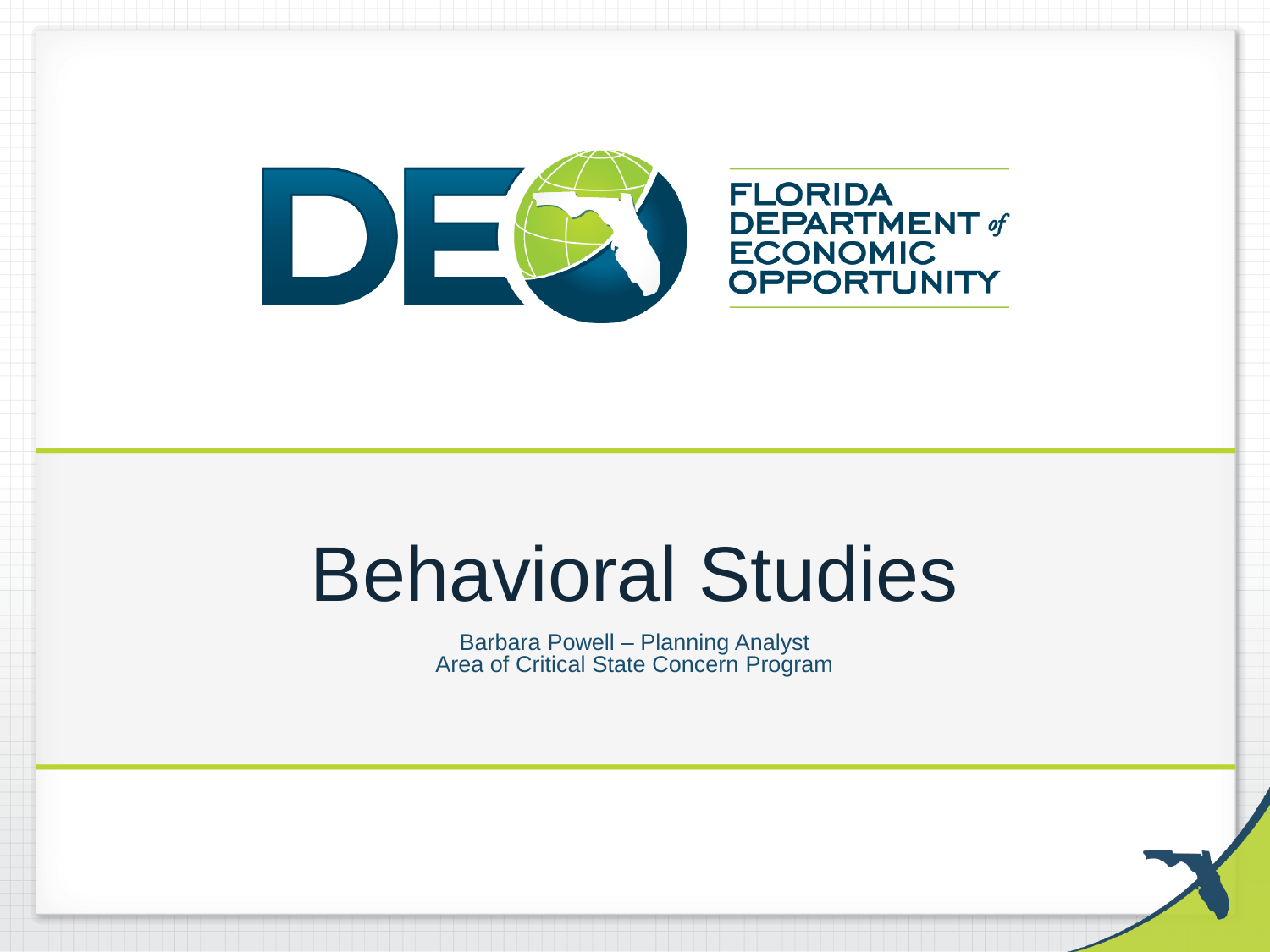### Behavioral Studies/Analysis

- Residents telephone surveys (included sitebuilt and mobile homes)
- Tourists behavior in evacuations from previous studies



**IT of ECONOMIC OPPORTUNITY** 

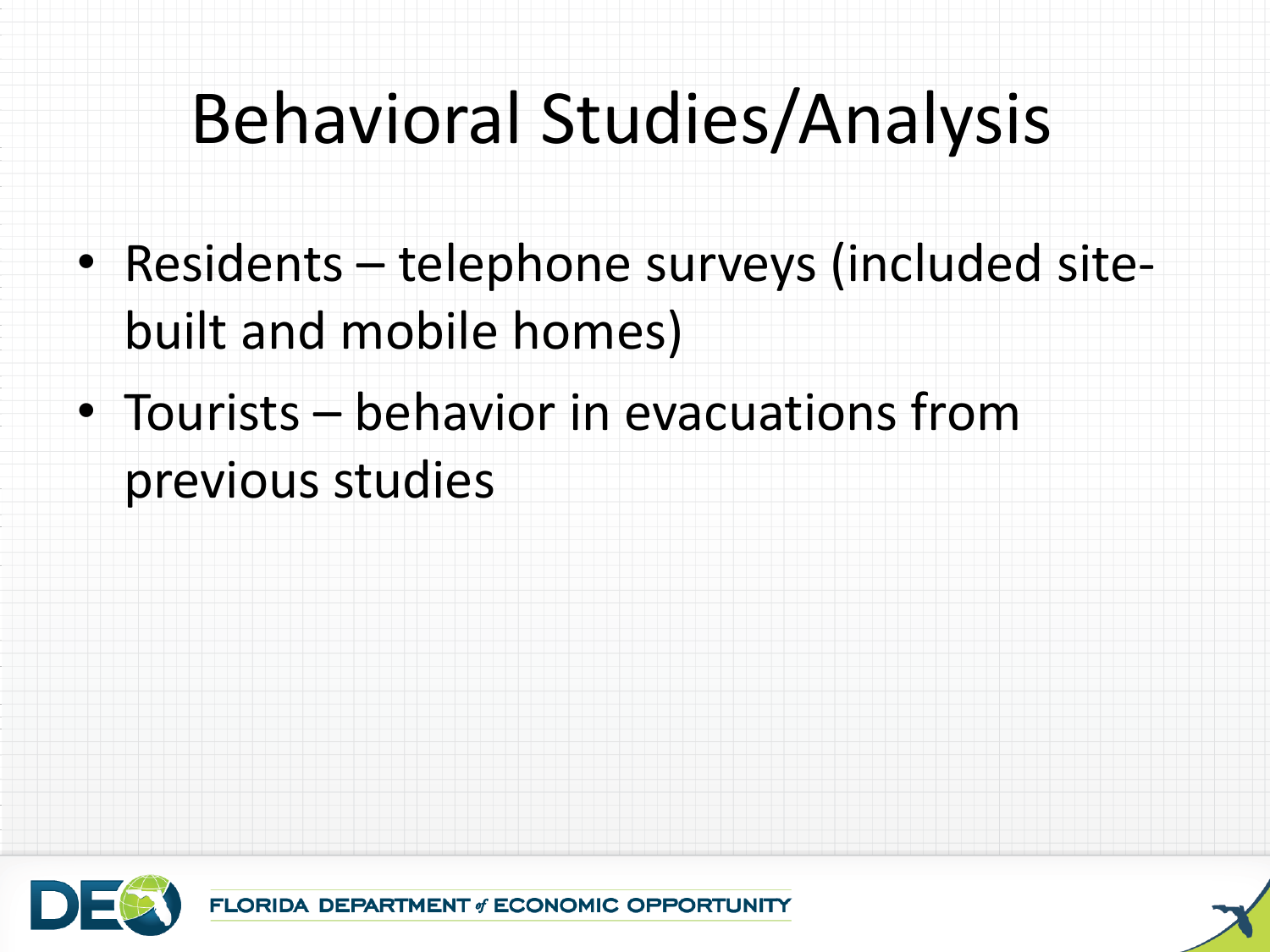# Use of Survey Findings

- Intended responses
- Responses in past threats
- Responses in past threats in other locations
- Factors usually correlated with actual response



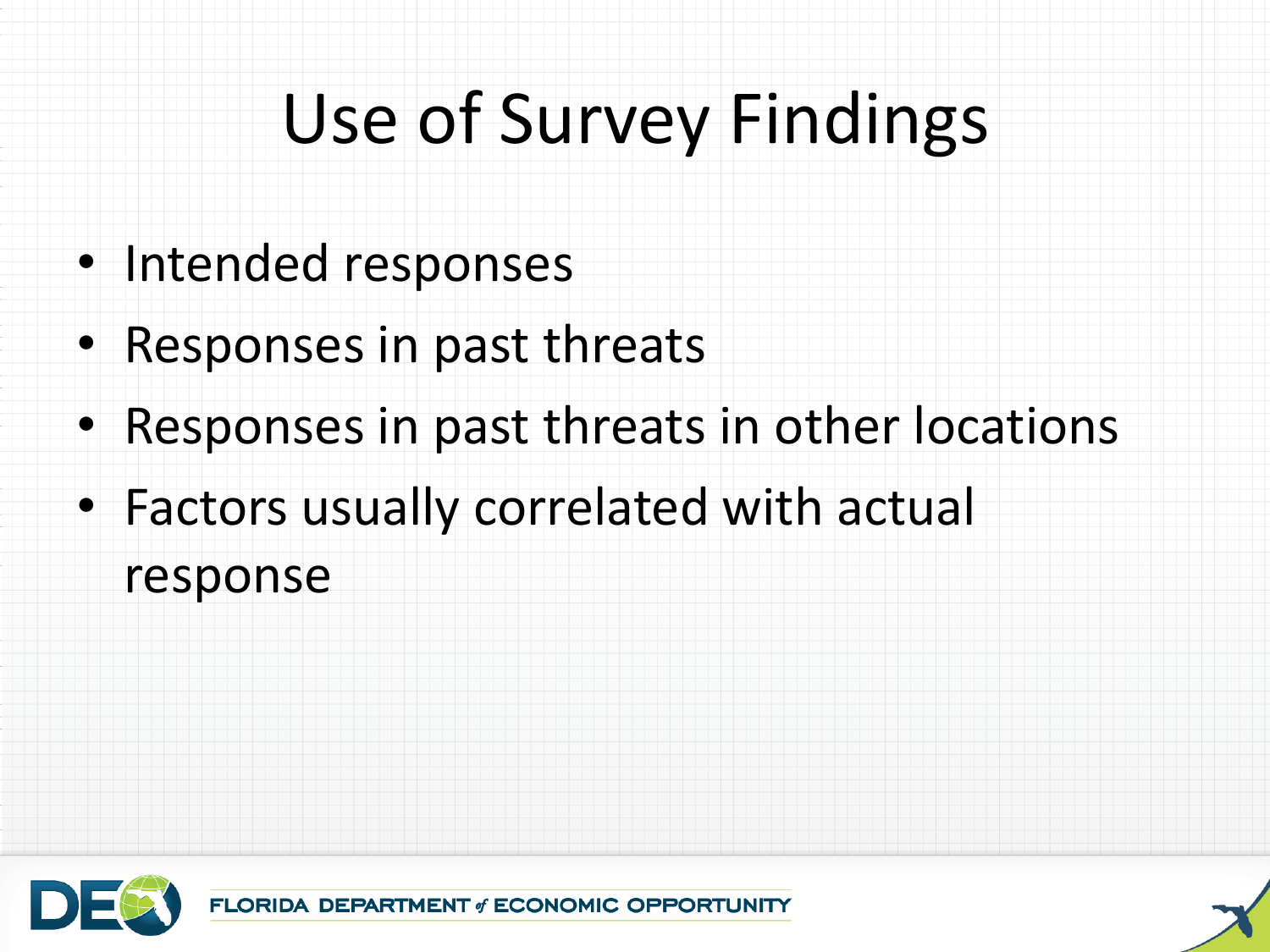# Key Findings

- Evacuees do not leave at the same time
- 15-20% of any type of housing leave before an evacuation order
- People prefer not to evacuate at night but will do so if necessary. Examples are Eloise, Elena, and Opal
- The most significant factor affecting response is the urgency of the evacuation order

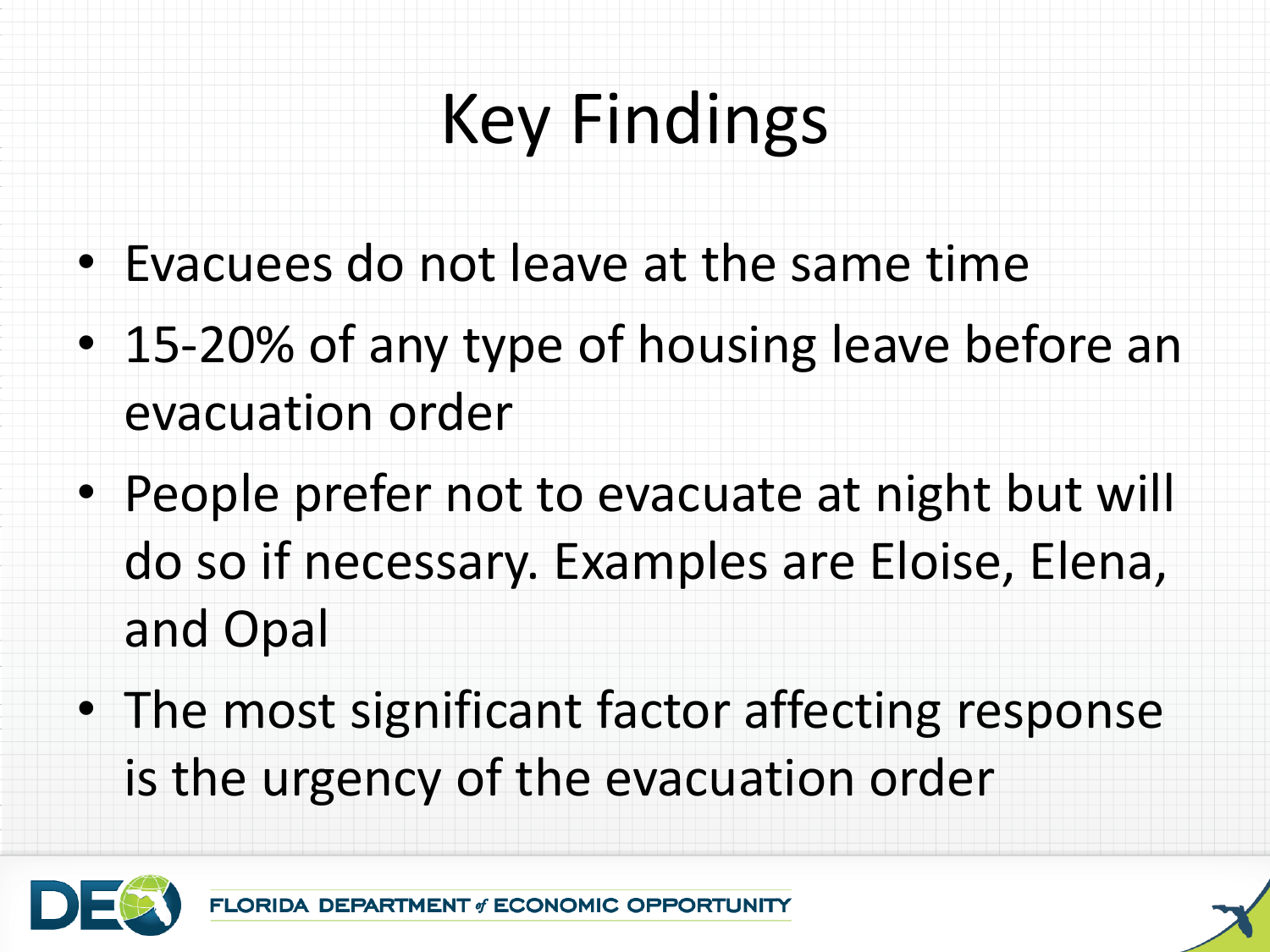#### Maximum probable participation rates

|                   | <b>Storm Threat Scenarios</b> |        |            |        |            |        |
|-------------------|-------------------------------|--------|------------|--------|------------|--------|
|                   | Category 3                    |        | Category 4 |        | Category 5 |        |
|                   | Site-built                    | Mobile | Site-built | Mobile | Site-built | Mobile |
| <b>Upper Keys</b> | 70                            | 85     | 80         | 90     | 90         | 95     |
| Middle Keys       | 75                            | 85     | 85         | 90     | 90         | 95     |
| Lower Keys        | 70                            | 85     | 80         | 90     | 90         | 95     |
| <b>Key West</b>   | 70                            | 85     | 80         | 90     | 90         | 95     |



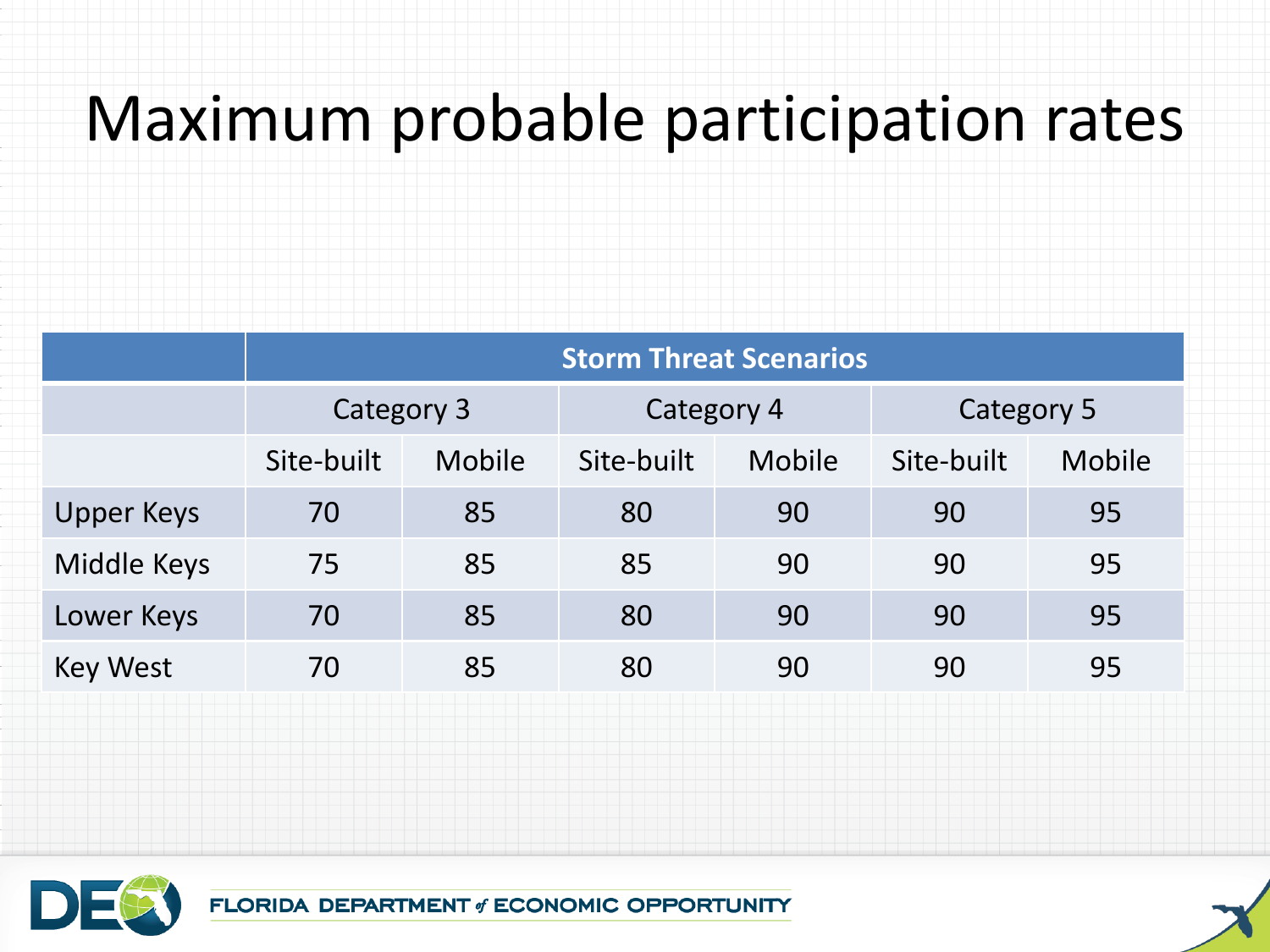### Number of Vehicles per evacuating households

|                   | Site-built | Mobile |
|-------------------|------------|--------|
| <b>Upper Keys</b> | 1.30       | 1.13   |
| Middle Keys       | 1.29       | 1.14   |
| Lower Keys        | 1.47       | 1.30   |
| <b>Key West</b>   | 1.09       | 0.96   |



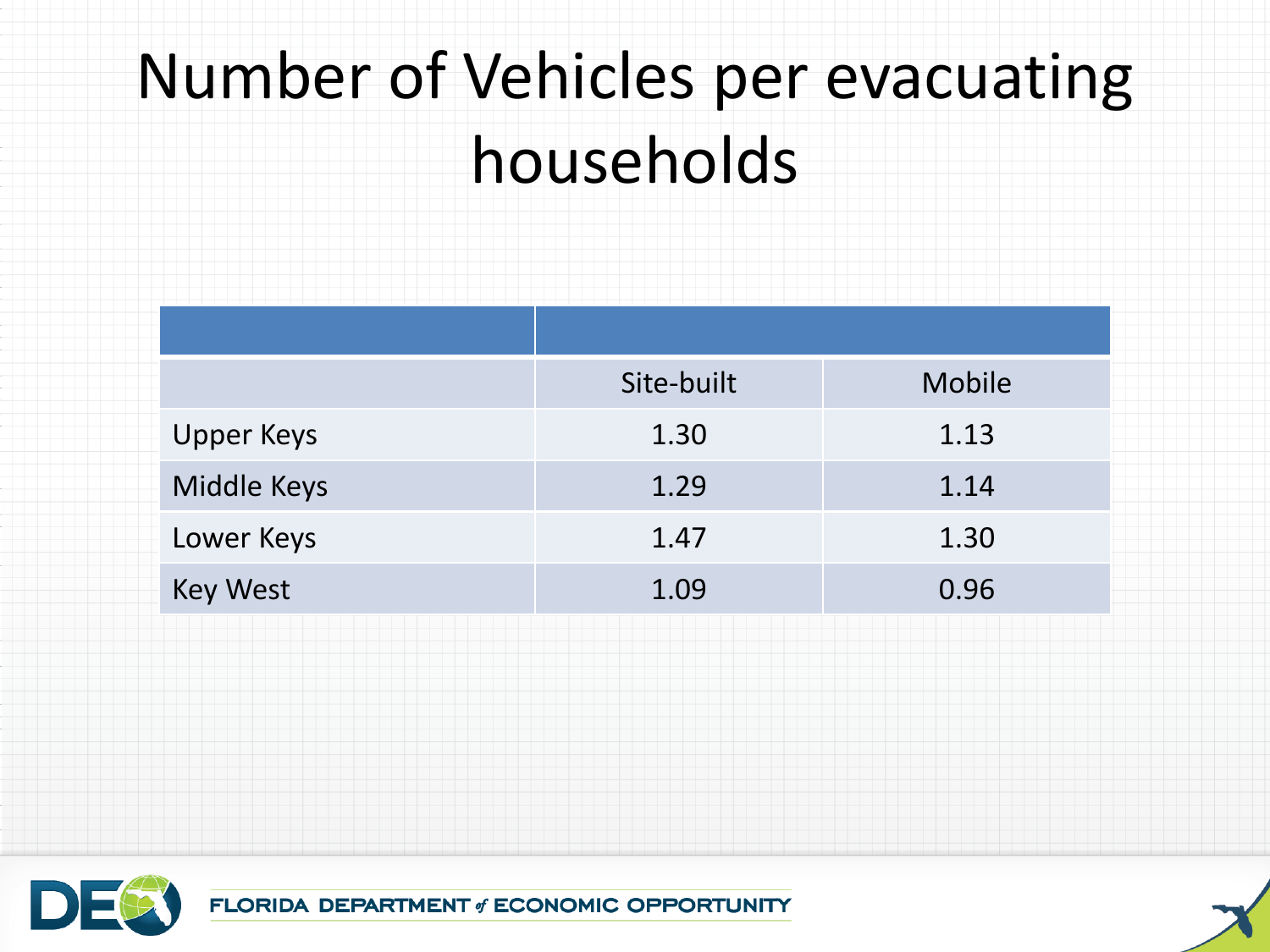#### Vehicle Usage Rates

| <b>Storm Threat Scenarios</b> |        |            |        |            |        |
|-------------------------------|--------|------------|--------|------------|--------|
| Category 3                    |        | Category 4 |        | Category 5 |        |
| Site-built                    | Mobile | Site-built | Mobile | Site-built | Mobile |
| 75                            | 80     | 75         | 80     | 75         | 80     |
| 75                            | 80     | 75         | 80     | 75         | 80     |
| 75                            | 80     | 75         | 80     | 75         | 80     |
| 80                            | 85     | 80         | 85     | 80         | 85     |
|                               |        |            |        |            |        |



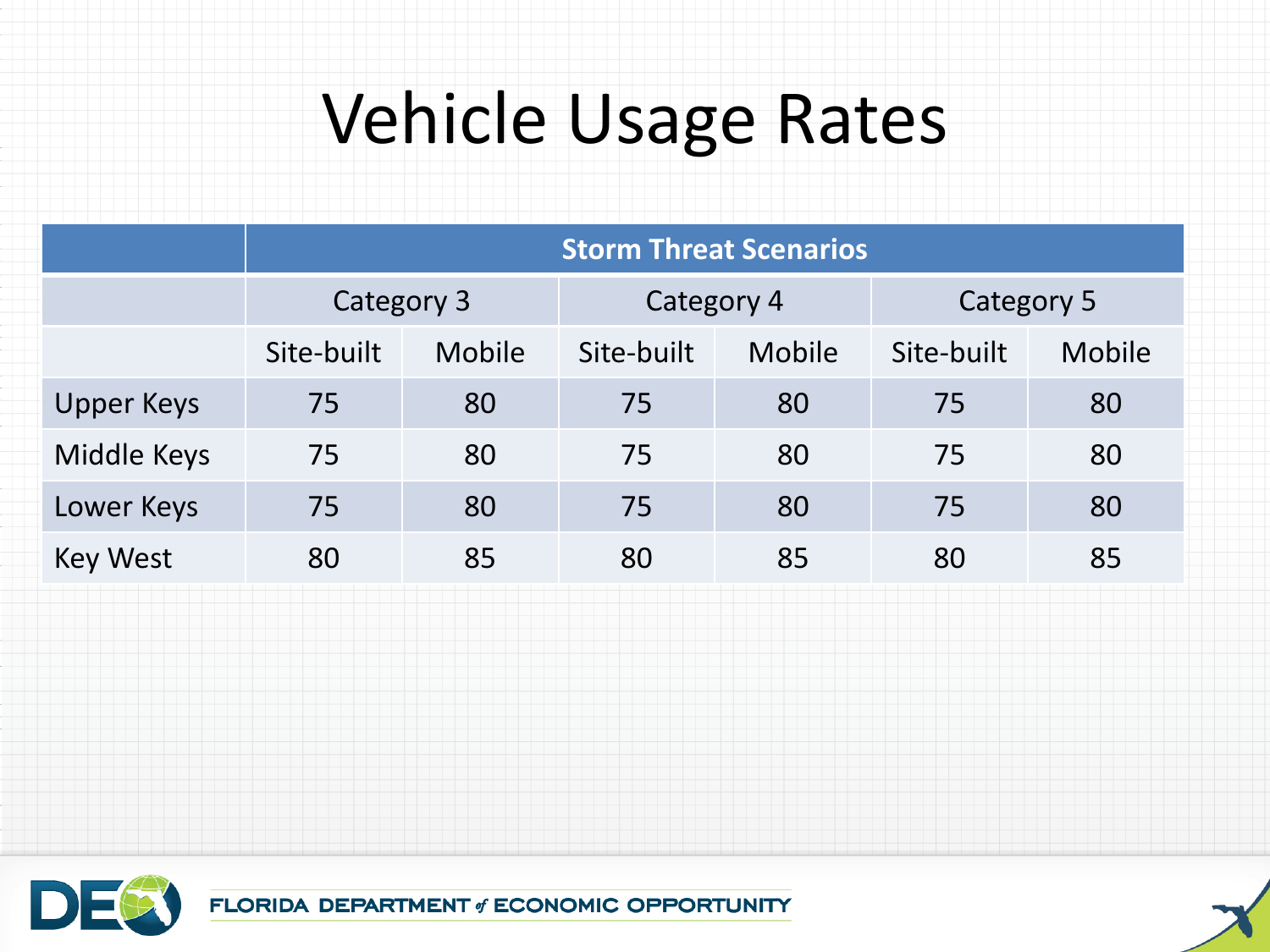#### Public Shelter Use Rates

|                   | <b>Storm Threat Scenarios</b> |               |                          |        |            |        |
|-------------------|-------------------------------|---------------|--------------------------|--------|------------|--------|
|                   | Category 3                    |               | Category 4               |        | Category 5 |        |
|                   | Site-built                    | <b>Mobile</b> | Site-built               | Mobile | Site-built | Mobile |
| <b>Upper Keys</b> | $\overline{2}$                | 5             | $\overline{\phantom{a}}$ | 10     |            | 10     |
| Middle Keys       | $\overline{2}$                | 5             | $\overline{2}$           | 10     |            | 10     |
| Lower Keys        | 2                             | 5             | 5                        | 10     | 5          | 10     |
| <b>Key West</b>   | າ                             | 5             | 5                        | 10     | 5          | 10     |



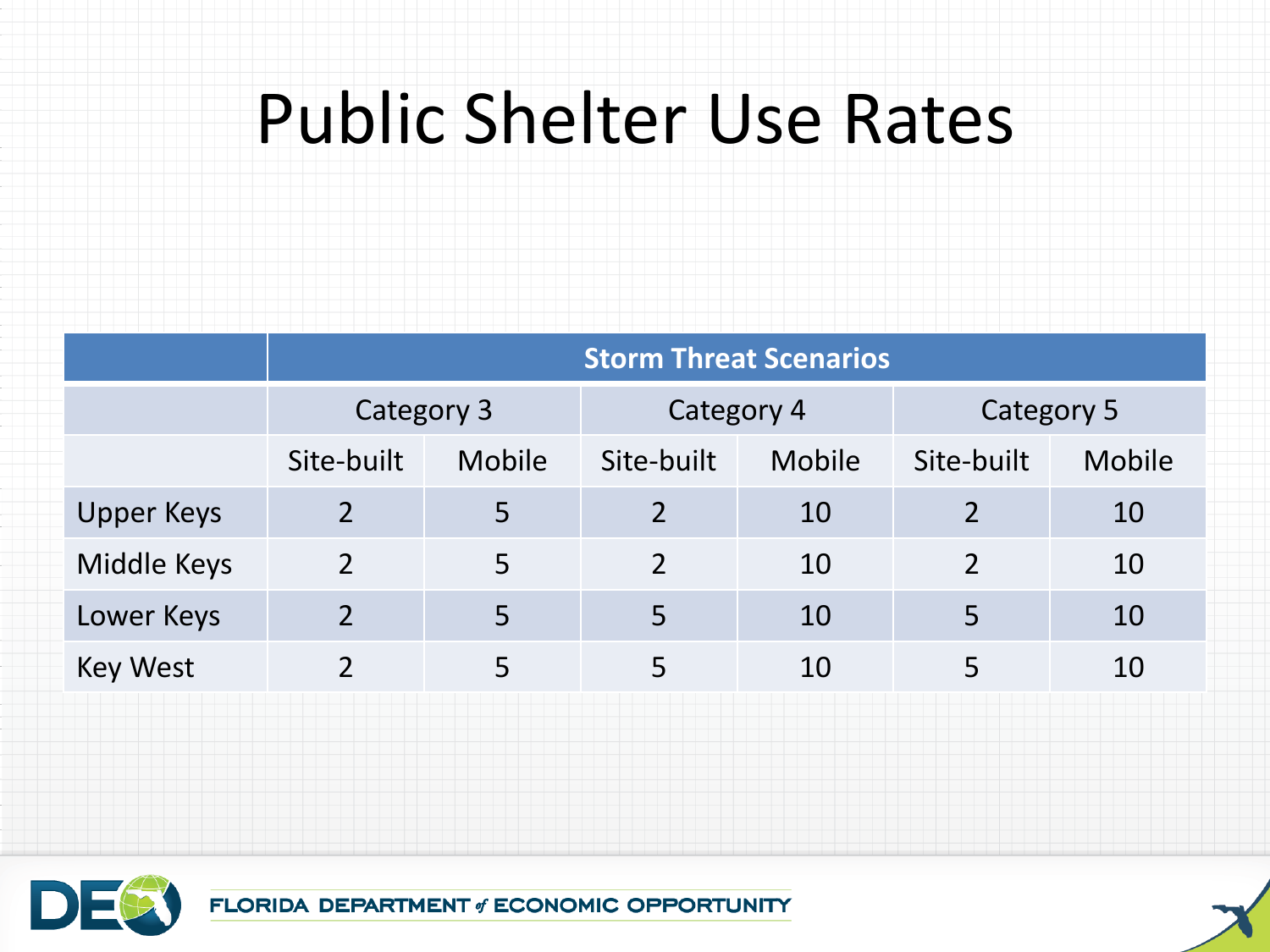# Hotel/Motel

- Hotel/Motel include all establishments registered with Florida Department of Business and Professional Regulation and rented for a period of 28 days or fewer
- The term is interchangeable with transient



**DEPARTMENT of ECONOMIC OPPORTUNITY** 

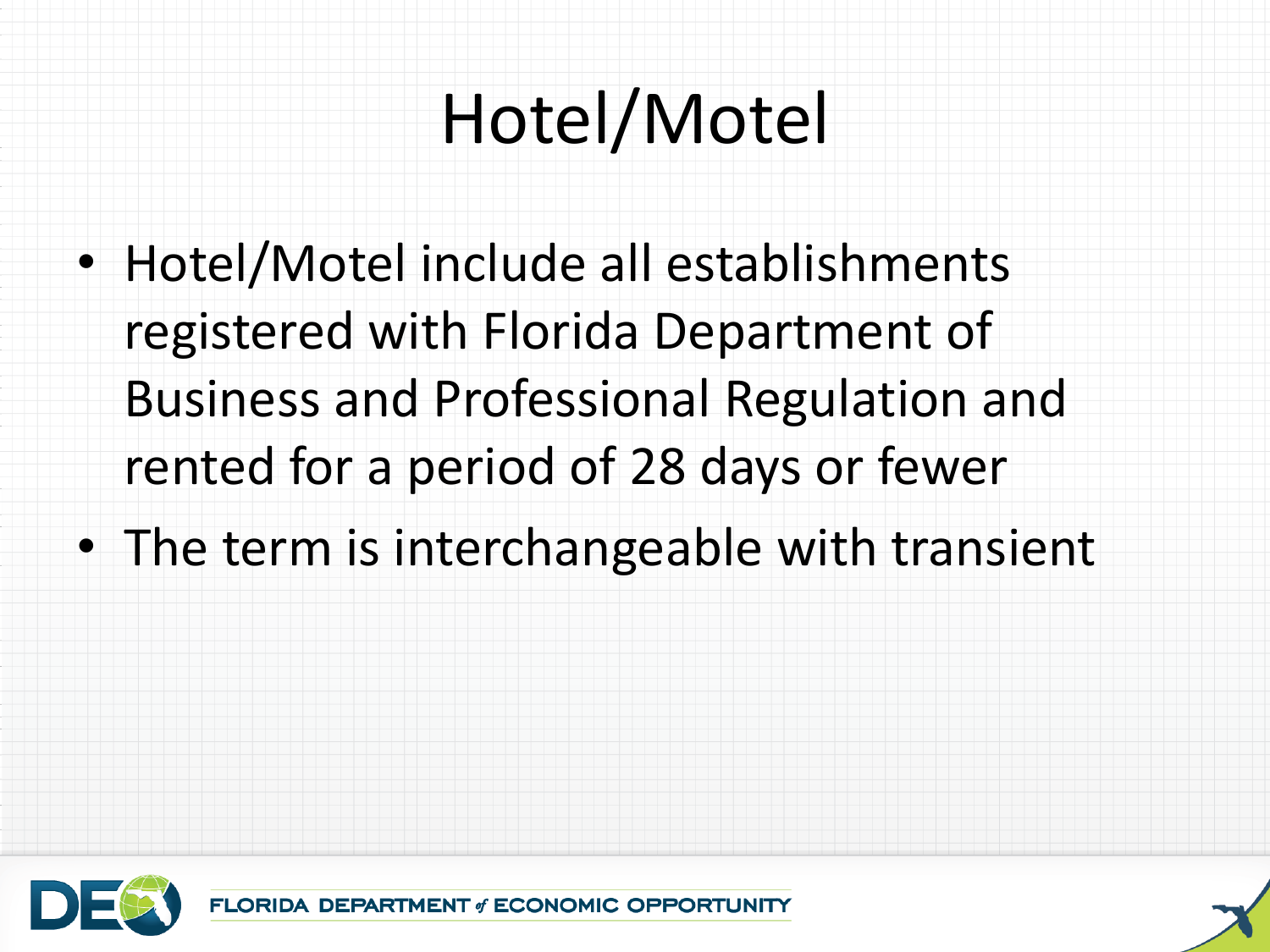## Behavioral Information

- Hotel/Motel
	- 93% would evacuate the first day
	- 30% would close within 12 hours of the evacuation order
	- 66% would close within 24 hours of the evacuation order
	- 18% would not close until landfall
	- 3% would not close

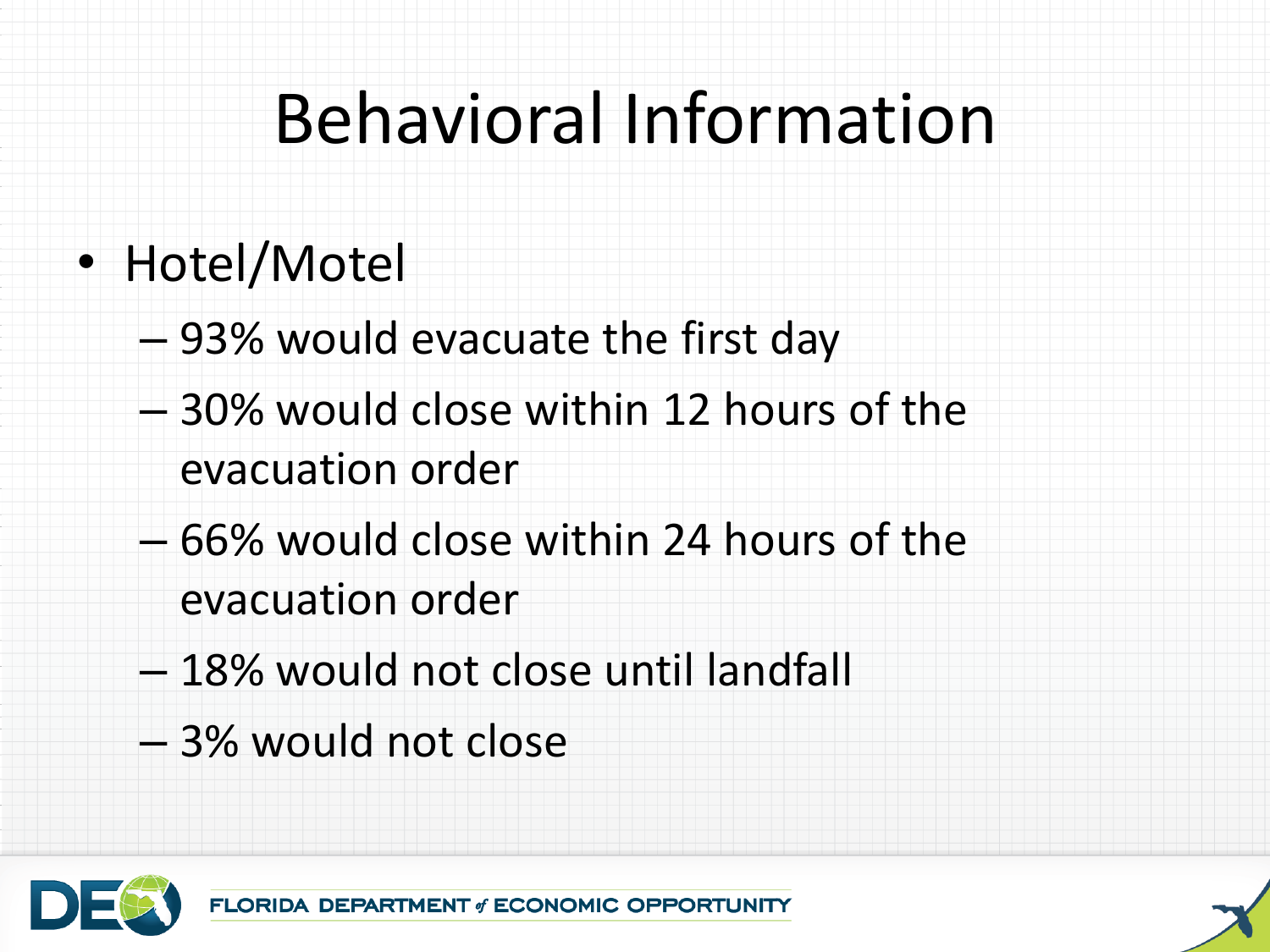#### Percentage of hoteliers who would tell guests they must evacuate out of the Keys

|                | <b>Keys</b> |    | Key Largo   Islamorada   Marathon   Key West |    |    |
|----------------|-------------|----|----------------------------------------------|----|----|
| Would Tell     | 94          | 90 |                                              | 93 | 97 |
| Would not Tell |             | 10 |                                              |    |    |